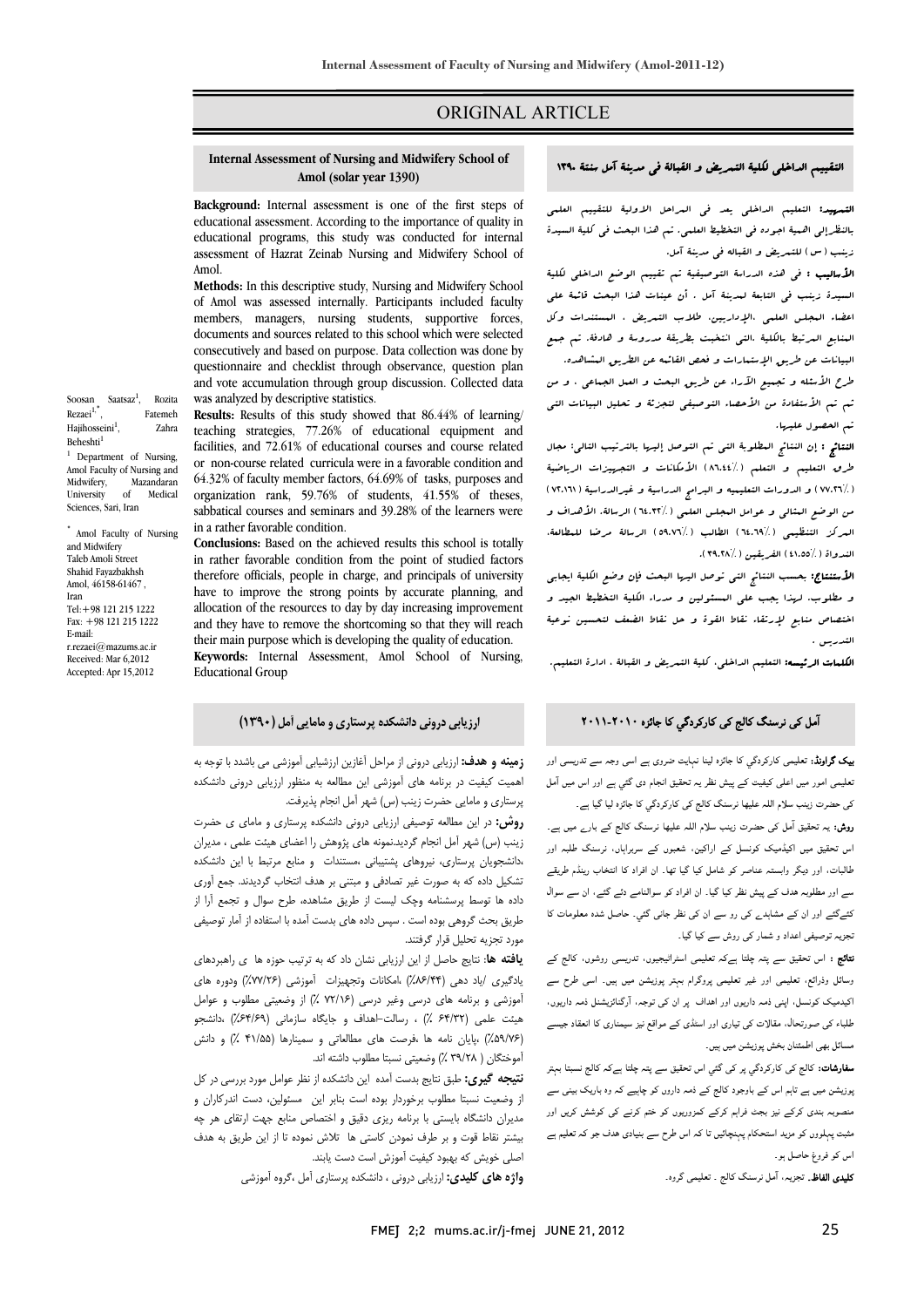#### **INTRODUCTION**

 Educational assessment is an official activity that is done for determining quality, effect or value of a program, process, or goal (1). The major purpose of educational assessment is phenomenon so that it can help the interested and responsible people to make correct decisions about that phenomenon. Educational assessment is the best criteria of educational activities of university and logical results could be achieved based on it (2). Assessment patterns of educational system are a lot with different viewpoints among which the credit of the part which is used as a and the usage of this pattern in various countries are classified to two which are 1-external assessment and 2- internal assessment. In external assessment usually people outside the organization are used and in internal assessment pattern (3) employees in the same group determine the deficiencies and lacks of the group by getting essential documents and information and analyzing them. One of the important developments in assessment in the two previous external assessment toward internal; assessment (4). Internal assessment provides a condition which pictures the educational quality and enables the organization to try to development schedule in the organization (5). The main pre-requisite of internal assessment is the tendency of the university system toward this issue (3). The usage of internal assessment in medical education system is especially workforce for treatment health care field, therefore research and educational quality specially in this system which deals with human's health directly have to be assessed. Shortcomings can be discovered in different stages by assessment and enanges can be applied for reaching the goals (6). A lot of countries have conducted studies for improving the quality of higher education and studying the accessibility of purposes of university systems. These universities include State University of New York (5), New Such a need has been felt in Iran since the previous decade and universities and various researchers have started assessment in different education departments (2,3,9,10). In this manner departments of nursing  $(11)$ , gynecology  $(12)$ , health (14), and speech therapy of Semnan University of Medical sciences have got their strengths and weaknesses by internal assessment and besides determining the quality of research and education have subhitted some solutions for<br>improvement. Also internal surgery department of Rafsanjan university of medical sciences (3) psycho and societal health nursing of Gonabad university of medical sciences (4) and nursing and midwifery school of Tehran university of departments of different universities of the country while doing internal assessment valued the quality of assessment factors and identified the condition of different aspects to determine the value of the underassessment accessibility of educational goals which analyzes the known tool in famous universities is of prime importance which is considered as the first step of using accreditation decades especially in universities has been moving from reach long term goals and facilititated the way to plan a important as this system has to train efficient and qualified assessment and changes can be applied for reaching the Castle University (7) and Beirut American University (8). microbes, parasites, and immunology (13), environmental research and education have submitted some solutions for medical sciences (11) and a lot more other educational

 necessary decision for developing the function of the department and emphasized on the necessity of internal effective in research and education quality and made the assessment (15-17).

assessment (19-17).<br>According to the continuous and fast developments of today world, reviewing and effective assessment of research- educational programs and estimation of the essential facilities and resources for fulfilling the recent needs and besides these developments in the quality of education, research, and health and treatment influential step have to be taken. According to the above mentioned issues, Hazrat Zeinab nursing and midwifery school of Amol determined to potentials and identify its weak and strong points and try continuous development have to be done repeatedly so that conduct this study in order to be informed of its status and and plan to remove them.

٦

## **METHODS**

 The present study is a descriptive one, and its participants include faculty members, principals, students, documents, and related sources of nursing of nursing and midwifery school of Amol in 1390.10 of the participants were faculty through census based on purpose and with personal consent. Data collection tool is a questionnaire and checklist which have been provided by the educational deputy of Ministry of Treatment, Health, and Medical through the country which validity and reliability have been determined previously (18). This questionnaire included 8 factors each of which had some criteria, totally 14. Each criterion had markers and totally there were 212 markers. rather favorable, and unfavorable by the educational deputy of Health Ministry and with the agreement of faculty members and experts, in each marker according to the basic score each of the spectrums were given the necessary score, were chosen and scored. The scores of 8 factors were as follows: factor 1:tasks ,goals, and organizational status 105 scores, factor 2:educational programs 34 scores, factor 3:faculty member 50, factor 4:student 90 scores, factor equipment, 64 scores, facto 7: theses 45 scores, factor 8: members and 160 were students, all of them were selected Education and sent to Medical Sciences Universities all The markers were classified in to 3 spectrum of favorable, and based on the status of the school one of the spectrums 5:learning/teaching strategies 65, factor 6:facilities and learners 70 scores

 For determining the validity of the questionnaire content of the questionnaire in the case of tasks, purposes, and organizational status was 0.81, educational programs 0.82, faculty members 0.85, students 0.83, learning/teaching strategies 0.91, facilities and equipment 0.81, theses 0.86 validity was used. The internal correlation (alpha Cronbach) and learners 0.82.

 Data collection was done through observing (documents), interview (the interviewees participated in interviews by attending school classless in the same condition), consensus building was performed by group discussion focus in faculty members, principals, students, and documents. The people who filled the forms were explained in the case of accordance with the subject by the department manager, purposes and the necessity of accuracy in data collection.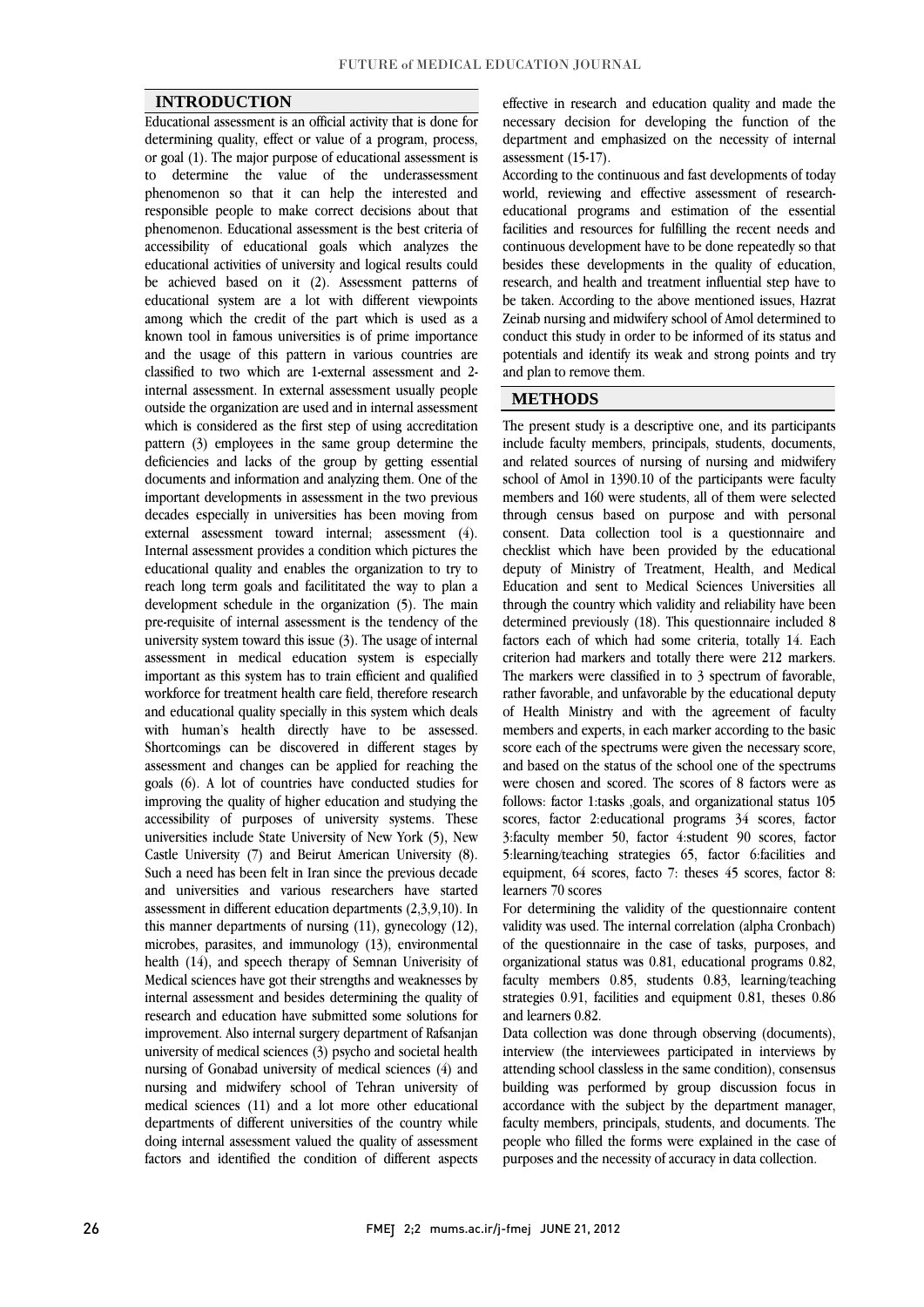The steps were as follows: First holding briefing classes for the familiarity of the group with the process of internal assessment and its method then forming work committees and next; determination of goals and after that agreement deputy of Health Ministry. Then data was analyzed and final report prepared. Data after collection was analyzed by on the factors of criteria and mentioned in the tools of descriptive statistics in the form of tables.

#### **RESULTS**

 The results of this study which are shown in table 1 present that the score achieved from the total of 8 fields is as follows: Fist field (tasks, goals, and organizational status): while the score of 07.33 has been at a rather favorable fever. In<br>his factor according to the agreement 0-35 was considered unfavorable, 35.1-70 rather favorable and 70.1-105 favorable. The criteria of this factor included group management, the process of group resource development, regulations and faculty members in educational programming which have been favorable and the criteria of task and group goals and the required financial facilities have been rather favorable. On the other hand the plan of improvement and development with the score of 67.93 has been at a rather favorable level. In approvals, outside university activities, and participation of of majors and degrees in department was unfavorable.

 Second field (educational courses and course related , non- course related curricula): with the score of 25.98 was considered favorable. In this factor 0-12 was unfavorable, of this factor included; the criteria of educational courses, their purposes the necessity of reviewing them, favorable training courses and appropriateness of educational majors with the specialty of faculty members which have been 12.1-24 rather favorable, and 24.1-36 favorable. The criteria reported favorable.

 Third factor (faculty members): with the score of 32.16 was rather favorable. In this factor the sores 0-16.7 considered unfavorable, 16.7-33.3 rather favorable, and 33.4-50 favorable. The criteria of this factor included favorable rather favorable faculty member combination and faculty faculty member executive activities. Forth factor (students): with the score of 33/3 has been rather favorable, 10.1-60 factor the scores 0-30 were considered unfavorable, 30.1-60 rather unfavorable and 60.1-90 favorable and the criteria of student interaction with instructors, students' opinions about a favorable department, admission, educational progress or students, combination and distinguion of students, student participation in educational programs of the department, interest and knowledge of student about their major and its job chances, and students' research educational and research activities of faculty members, member specifications and raise process and unfavorable with the score of 5379 has been rather favorable. In this progress of students, combination and distribution of activities which have been rather favorable.

activities which have been rather favorable.<br>Fifth factor, (learning/teaching strategies): with the score of 51 is at a favorable level and in this factor 0019.66 was considered unfavorable, 19.67-39.33 rather favorable and 39.34-59 favorable and all the criteria including patterns and teaching methodology, using educational tools and resources, the method of assessing educational progress,<br>and using the result feedback were favorable and using the result feedback were favorable.

 Sixth factor (facilities and educational equipment): with the score of 49.45 enjoys a favorable status. In this factor 0-21.3 was considered as unlavorable. 21.4-42./ rather lavorable,<br>42.8-64 favorable and all the criteria of this factor including educational and official atmosphere of the department, library and information system, workshops and laboratories, audio and visual facilities, and computer equipment and was considered as unfavorable. 21.4-42.7 rather favorable, facilities have been favorable.

| Table 1. The scores of factors and criteria of internal assessment of nursing department of<br>nursing and midwifery school of Hazrat Zeinab. |        |                |                                                              |  |  |  |  |
|-----------------------------------------------------------------------------------------------------------------------------------------------|--------|----------------|--------------------------------------------------------------|--|--|--|--|
|                                                                                                                                               | 1390   |                |                                                              |  |  |  |  |
| Row Interval                                                                                                                                  | Factor | Score          | Criterion                                                    |  |  |  |  |
| $0 - 16$                                                                                                                                      |        | 9.3            | Tasks and purposes of department                             |  |  |  |  |
| $0 - \frac{1}{30}$                                                                                                                            |        | 24.66          | Group management                                             |  |  |  |  |
| 1. tasks, goals, organizational ranks                                                                                                         |        |                |                                                              |  |  |  |  |
| $0 - 9$                                                                                                                                       |        | $\theta$       | Development and improvement of majors plan                   |  |  |  |  |
| $0 - 10$                                                                                                                                      |        | 7.33           | Developing process of department sources                     |  |  |  |  |
| $0 - 8$                                                                                                                                       |        | 6              | Group regulations and codifications                          |  |  |  |  |
| $0 - 8$                                                                                                                                       |        | 5.99           | Participation of faculty members in educational              |  |  |  |  |
| $0 - 10$                                                                                                                                      |        | 4.99           | Financial needs of the department                            |  |  |  |  |
| $0 - 14$                                                                                                                                      |        | 9.66           | Outside university activities                                |  |  |  |  |
| 2. educational and non educational courses                                                                                                    |        |                |                                                              |  |  |  |  |
| $0 - 12$                                                                                                                                      |        | 9.33           | Educational courses and their goal                           |  |  |  |  |
| $0 - 14$                                                                                                                                      |        | 9.33           | The appropriateness of majors with faculty members specialty |  |  |  |  |
| $0 - 10$                                                                                                                                      |        | 7.32           | Reviewing course curricula and educational courses           |  |  |  |  |
| $0 - 9$                                                                                                                                       |        | $\overline{4}$ | Interest and information of students about their major job   |  |  |  |  |
| $0 - 24$                                                                                                                                      |        | 20             | Students' opinion about the department                       |  |  |  |  |
| $0 - 10$                                                                                                                                      |        | 3.83           | Research activities of students                              |  |  |  |  |
| $0 - 14$                                                                                                                                      |        | 13.5           | Patterns and methodologies                                   |  |  |  |  |
| $0 - 15$                                                                                                                                      |        | 12.5           | Using educational resources and tools                        |  |  |  |  |

 $\sim$   $\sim$   $\sim$   $\sim$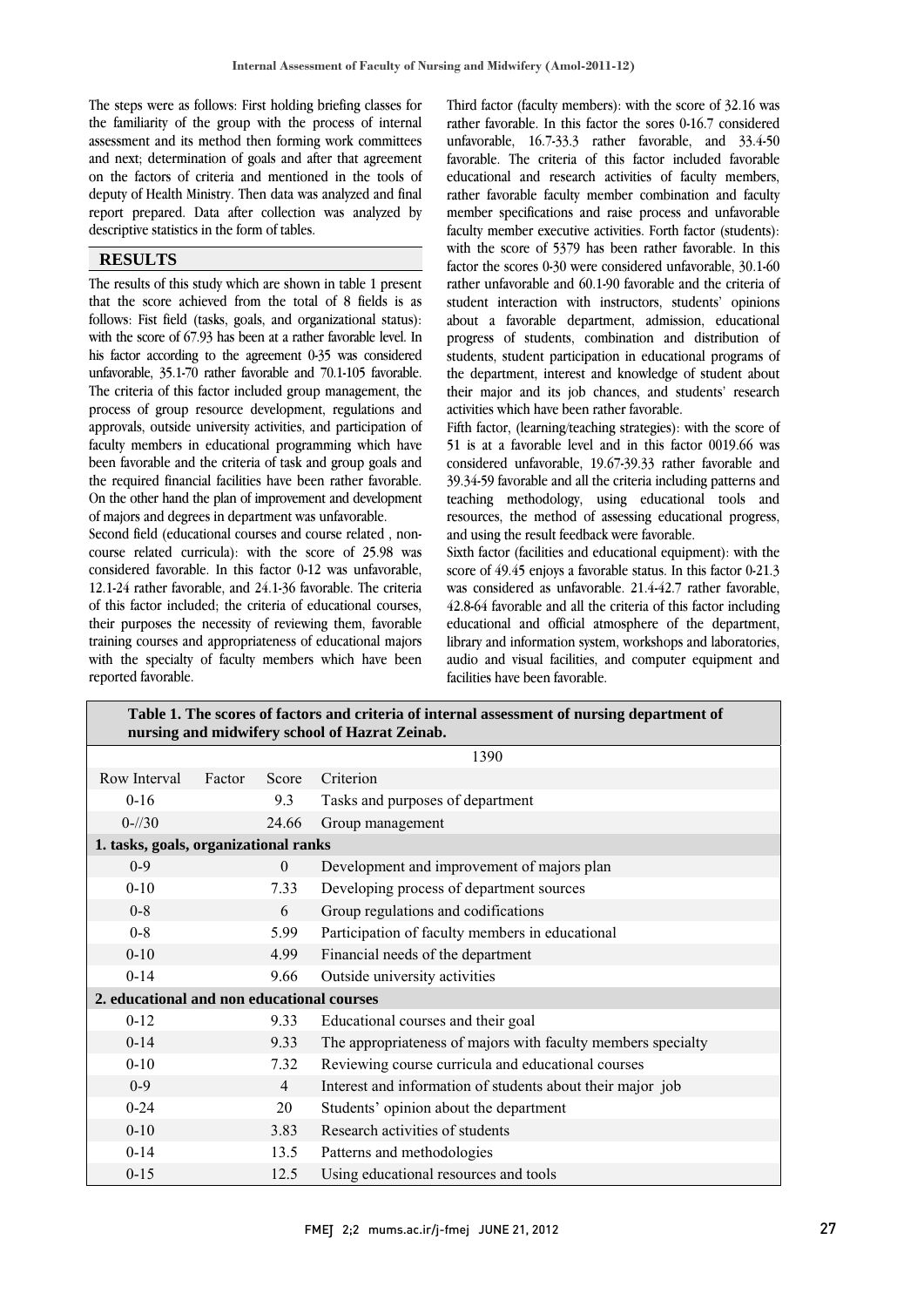| Table 1. (Continued.)                   |                |                                                                 |  |  |  |  |  |  |  |
|-----------------------------------------|----------------|-----------------------------------------------------------------|--|--|--|--|--|--|--|
| 3. faculty members                      |                |                                                                 |  |  |  |  |  |  |  |
| $0 - 10$                                | 6.5            | Faculty member combination                                      |  |  |  |  |  |  |  |
| $0 - 10$                                | 7.5            | <b>Educational activities</b>                                   |  |  |  |  |  |  |  |
| $0 - 12$                                | 10             | Research activities of faculty members                          |  |  |  |  |  |  |  |
| $0 - 8$                                 | 1.5            | Executive activities of faculty members                         |  |  |  |  |  |  |  |
| $0 - 10$                                | 6.66           | Faculty members' specifications and promotion process           |  |  |  |  |  |  |  |
| 4. student                              |                |                                                                 |  |  |  |  |  |  |  |
| $0 - 16$                                | 5.98           | Student admission and progress                                  |  |  |  |  |  |  |  |
| $0 - 9$                                 | 4.66           | Combination and distribution of students                        |  |  |  |  |  |  |  |
| $0 - 10$                                | 6              | Student participation in educational progress of the department |  |  |  |  |  |  |  |
| $0 - 12$                                | 9.32           | Students' interaction with faculty members                      |  |  |  |  |  |  |  |
| $0 - 9$                                 | $\overline{4}$ | Interest and information of students about their major          |  |  |  |  |  |  |  |
| $0 - 24$                                | 20             | Students' opinion about the department                          |  |  |  |  |  |  |  |
| $0 - 10$                                | 3.83           | Research activities of students                                 |  |  |  |  |  |  |  |
| 5. learning/teaching strategies         |                |                                                                 |  |  |  |  |  |  |  |
| $0 - 14$                                | 13.5           | Patterns and methodologies                                      |  |  |  |  |  |  |  |
| $0 - 15$                                | 12.5           | Using educational resources and tools                           |  |  |  |  |  |  |  |
| $0 - 15$                                | 13.5           | The method of assessing educational progress                    |  |  |  |  |  |  |  |
| $0 - 15$                                | 11.5           | Using assessment feedback                                       |  |  |  |  |  |  |  |
| 6. educational equipment and facilities |                |                                                                 |  |  |  |  |  |  |  |
| $0 - 10$                                | 7.32           | Educational and official spaces appropriate for the course      |  |  |  |  |  |  |  |
| $0 - 12$                                | 8.65           | Library and IT system                                           |  |  |  |  |  |  |  |
| $0 - 12$                                | 7.98           | Facilities and computer services                                |  |  |  |  |  |  |  |
| $0 - 15$                                | 11.5           | Workshops and laboratories                                      |  |  |  |  |  |  |  |
| $0 - 15$                                | 14             | Audio and visual facilities                                     |  |  |  |  |  |  |  |
| 7. theses and seminars                  |                |                                                                 |  |  |  |  |  |  |  |
| $1 - 18$                                | $\blacksquare$ | The quality of theses                                           |  |  |  |  |  |  |  |
| $1 - 15$                                | 11             | Seminars and congresses held by department                      |  |  |  |  |  |  |  |
| $1 - 12$                                | 7.7            | Research contracts                                              |  |  |  |  |  |  |  |
| 8. Graduates                            |                |                                                                 |  |  |  |  |  |  |  |
| $1 - 12$                                | 2.5            | Graduates' education continue                                   |  |  |  |  |  |  |  |
| $1 - 18$                                | $8\,$          | The relationship of department with graduates                   |  |  |  |  |  |  |  |
| $1-9$                                   |                | Articles and scientific works of graduates                      |  |  |  |  |  |  |  |
| $1-9$                                   | 8              | Job fate of graduates                                           |  |  |  |  |  |  |  |
| $1-9$                                   | 9              | Managers' opinion about graduates' skills                       |  |  |  |  |  |  |  |
| $1 - 13$                                |                | Graduates opinions about educational programs                   |  |  |  |  |  |  |  |
| <b>Total</b>                            | $0 - 519$      | 326.51                                                          |  |  |  |  |  |  |  |

 Seventh factor: (theses, sabbatical courses , and seminars): with the score of 18.7 had a rather favorable condition. In this factor 1-15 was considered unfavorable, 15.1-30 rather<br>favorable and 20145 favorable. It has to be explained that in this factor the quality of theses didn't get any scores because of unavailability of graduate students and the criteria of seminars and held congresses by the department favorable and 30.1-45 favorable. It has to be explained that was favorable and research contracts rather unfavorable.

was favorable and research contracts rather unfavorable.<br>Eighth factor: with the score of 27.5 was rather favorable. In this factor 1-23.3 was considered unfavorable, 23.4-46.7 rather favorable, and 46.8-70 favorable. The criteria of this factor included job fate of graduates and managers' opinion

 about their abilities which was favorable, he relationship of department with graduates after graduation rather favorable, and continuing education of graduates unfavorable. In the should be mentioned that this part was not filled because of case of criteria of article and scientific works of graduates, it not having graduate education.

 Totally the results of the study conducted in 8 factors, 41 criteria and 212, showed that based on the whole achieved<br>space for the state is the principle whole state and  $\frac{1}{2}$  ( $\frac{1}{2}$ ) educational facilities and equipment with 77.26% and educational courses and course related curricula with 72.16% had a favorable status and the factors of faculty score factors of learning/teaching strategies with 86.44%,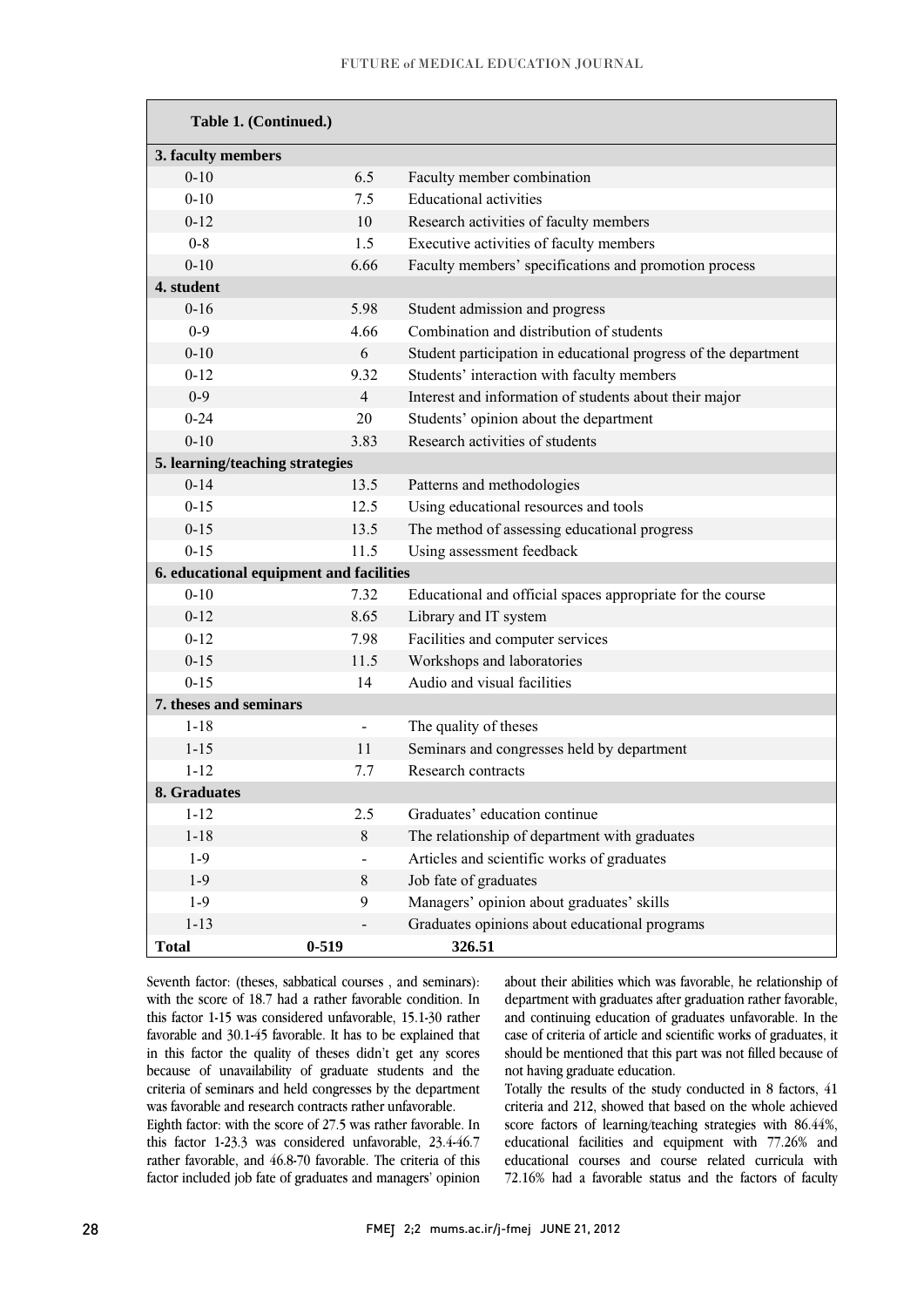| Table 2. The comparison of 8 factors of internal assessment of nursing department of Hazrat<br>Zeinab nursing and midwifery school. |                  |                                        |                 |              |                |  |  |  |
|-------------------------------------------------------------------------------------------------------------------------------------|------------------|----------------------------------------|-----------------|--------------|----------------|--|--|--|
| <b>Row</b>                                                                                                                          | <b>Status</b>    | Factor                                 | <b>Interval</b> | <b>Score</b> | <b>Percent</b> |  |  |  |
| 1                                                                                                                                   | Rather favorable | Tasks, goals, organization rank        | $0 - 105$       | 67.93        | 64.69          |  |  |  |
| $\mathfrak{D}$                                                                                                                      | Favorable        | Educational courses and curricula      | $0 - 36$        | 25.98        | 72.16          |  |  |  |
| $\mathcal{E}$                                                                                                                       | Rather favorable | Faculty members                        | $0 - 50$        | 32.16        | 64.32          |  |  |  |
| $\overline{4}$                                                                                                                      | Rather favorable | <b>Student</b>                         | $0-90$          | 53.79        | 59.76          |  |  |  |
| 5                                                                                                                                   | Favorable        | Teaching/learning strategies           | $0-59$          | 51           | 86.44          |  |  |  |
| 6                                                                                                                                   | Favorable        | Educational facilities and equipment   | $0 - 64$        | 49.45        | 77.26          |  |  |  |
| 7                                                                                                                                   | Rather favorable | Theses, sabbatical chances and seminar | $1-45$          | 18.7         | 41.55          |  |  |  |
| 8                                                                                                                                   | Rather favorable | Graduates                              | $1 - 70$        | 27.5         | 39.28          |  |  |  |
| <b>Total</b>                                                                                                                        |                  |                                        | $0 - 519$       | 326.51       | 62.91          |  |  |  |

I İ

 $\overline{a}$ **Table 2. The comparison of 8 factors of internal assessment of nursing department of Hazrat** 

 members with 64.32%, tasks, purposes and organizational rank with 64.69%, students with 59.76%, theses, sabbatical 39.28% had rather favorable status (table 2).The above table also shows that the factor of learning/ teaching strategies with the score of 51 out of 59 had the best status and the ractor of graduates with the score of 27.5 out 70 had the<br>weakest condition. The table represents that the total achieved score out of the eight factors is 326.51 out of 519 with 62.91% of the whole score. The total score has a rather favorable condition. It is worth mentioning that score and the factor of graduates with 39.28% allocated the courses and seminars with 41.55% and graduates with factor of graduates with the score of 27.5 out 70 had the learning/teaching strategies with 88.44% had the highest lowest score to themselves.

## **DISCUSSION**

showed that this school has been at a rather favorable status from the point of factors, of tasks-purposes and organizational rank which is in accordance with the results of internal evaluation of psycho and societal nursing health department department of rehabilitation sciences of Tehran university (17) and has had a better rank than physiology department (10), internal and speech therapy of Semnan Univeristy of medical sciences (19), but had a lower rank than nursing nursing department of Mahabad University of medical sciences  $(1, 20)$ . The main reason of the lower rank is being single-disciplinary, not having graduate and post-graduate students and as a result not having theses and instructors higher goals have to be studied and reviewed by the department members. In the case of the factor of educational courses and course-related and non-course related curricula the status of results of internal assessment of medical department of Esfahan<br>results of internal assessment of medical department of Esfahan university (5). And it has had a higher rank than psycho and societal health care department of Gonabad university of medical sciences and nursing department of Rafsanjna rehabilitation sciences school of Tehran university of medical The results of internal assessment of nursing school of Amol of Gonabad University of Medical Sciences (4) and nursing department of Tehran university of medical sciences and than trainers in rank, for improving this condition tasks and this school has been favorable which is similar to the achieved university of medical sciences and nursing g departments of

 sciences (1,3,17). For promoting the criteria and markers of this factor special attention has to be paid to an educational course tasks in school and giving these tasks to them, behavioral goals codified educational programs in clinical works, harmony of course content with the goals of educational course, students' need and their job responsibilities and adaptability of the most plan which is codified and approved, clarification of students' recent scientific achievements.

i<br>I

In the factor of faculty members this school had a rather favorable condition which is harmonious with the results of internal assessment of social medicine department of Semnan university of medical sciences and nursing department of Mahabad Azad university (3,6,20) and had a weaker condition than social health care department of Gonabad (4)m nursing departments of Tehran university of medical sciences (11) and markers and criteria of this filed the conditions for faculty member promotion and attracting faculty members with higher ranks have to be provided and permission of student admission university of medical sciences and internal surgery of Rafsanjan rehabilitation sciences of Tehran (17). For the improvement of in higher ranks should be gotten.

in higher ranks should be gotten.<br>In the field of students the status is assessed as rather favorable which has been similar to the results achieved from internal assessment of nursing department of M.S. of Tehran university of medical sciences (1), nursing department of Rafsanjan university of medical sciences  $(3)$ , psycho and societal health  $\frac{1}{1}$  internal assessment of Ahwaz nursing and midwifery school (1) but weaker than pediatrics nursing department of Semnan university of medical sciences (11) and nursing department of Azad university (20). For the improvement of this field a briefing students to professional ethics and student disciplines and expand of higher education, giving scholarships, developing the care department of Gonabad university of medical sciences (4), program should be held for the familiarity and sticking of course plan and facilities.

 has a favorable codification and 100% of the criteria have has a favorable related to this field which is harmonious with the results of internal assessment of nursing department of psycho-societal health care department of social medicine of Rafsanjan university of medical sciences (3), ľ In the case of learning/teaching strategies field this school Gonabad university of medical sciences (4), nursing and